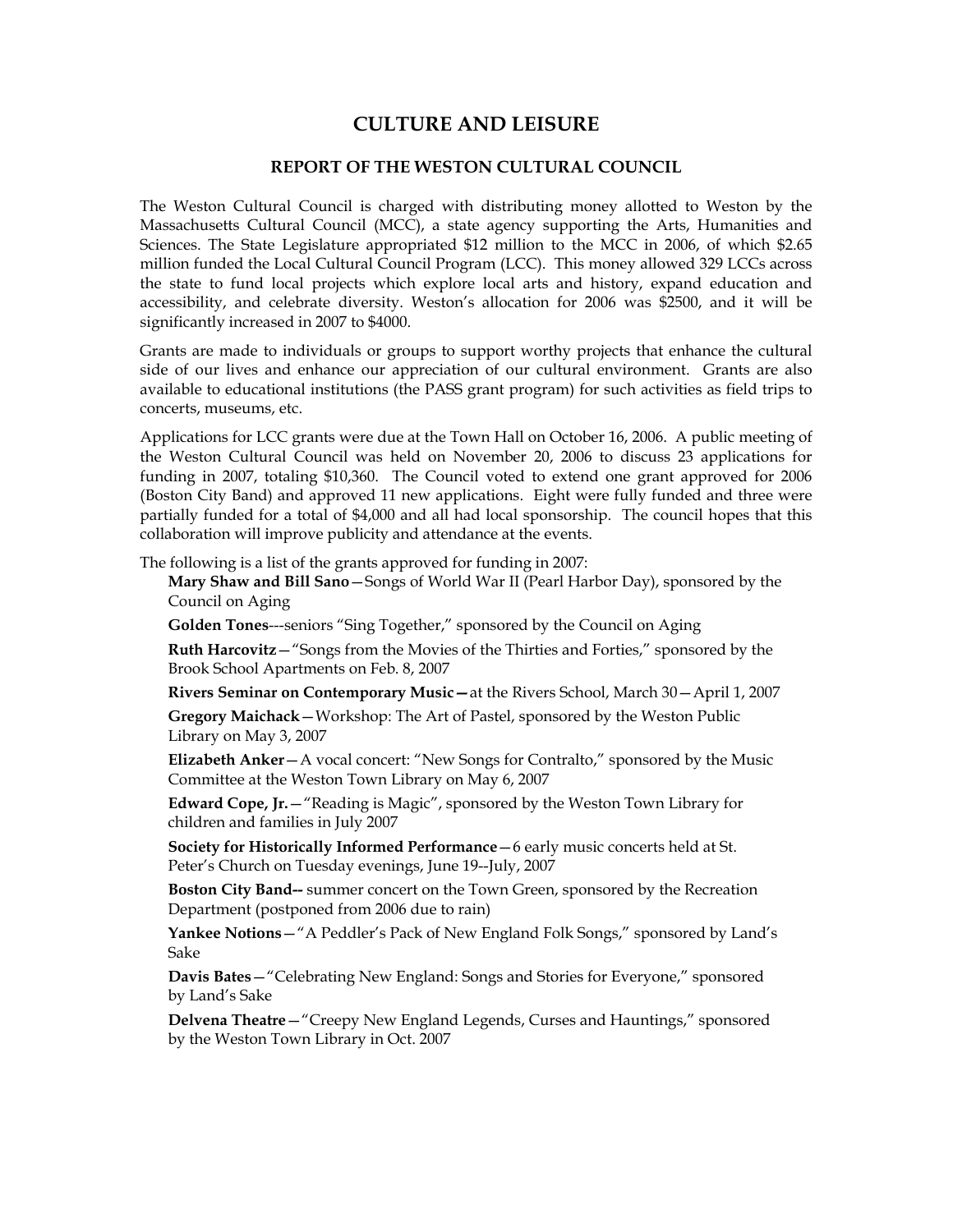Members of the Weston Cultural Council are appointed by the Board of Selectmen and the council is allowed to have up to 10 members who may serve two consecutive 3 year terms. In 2006, one new member, Mary Lou Ackley, joined Lynne Weber (Secretary), Beth Schlager (Treasurer), Meredith Eppel, Alison Braunstein, and Lynn Taff (Chair). Residents interested in joining the council are encouraged to contact the Selectmen.

### **REPORT OF THE WESTON PUBLIC LIBRARY**

The mission of the Weston Public Library is to provide materials, resources and programs for lifelong learning and enjoyment. The Library serves the entire community by making available collections on a broad array of subjects of interest to its patrons. It is a forum for the community, providing a welcoming and well-maintained facility for meetings, informal gatherings, lectures and other cultural events.

We want to thank the residents of Weston for their support during the roof replacement. We are happy to report the project has been signed off on, and we are leak free. It was a trying summer for the public and staff as we dealt with closing on short notice, scaffolds and sealant odors. We are very pleased to be back to full service, and looking forward to an active Summer Reading program again.

We've added several new and exciting services this year. Downloadable audio books are available by clicking on the icon on our home page at **www.westonlibrary.org** and following the instructions. These electronic titles are available for you to download to your computer or mp3 player. More and more titles are being added each month, and the interface between computer and MP3 player is being improved for easy patron access. We also added a service called Bookletters, which lists our most recently added titles so that you are just a click away from being able to request them. It is the most up to date information about popular titles in all formats. Did you know you can keep a record of the titles you have checked out? Simply sign up for this service in the "My Account" section available at **http://library.minlib.net**. You must sign up for a pin first and then you will be asked if you want this added feature for your account. Don't forget to save your pickup location as "Weston."

Weston Public Library is extremely fortunate to be so supported by its residents and our active Friends of Weston Library organization. This is your library and we look forward to serving you.

#### Adult Services

Trying to find our most recent and popular books, movies, audiobooks…? Visit our website at **www.westonlibrary.org.** Go to "Request our latest…" and click on **Fiction Bestsellers, Nonfiction Bestsellers, Movies or Books on CD**. These lists show cover art and a summary for all the hot titles you are looking for. Click on **Check Our Catalog** to see if our copy is available or out and then click the blue request button and enter you card number and pin to reserve a copy.

When you're not online looking for our new items, come visit us in the new book area off the Library rotunda. You'll find a new A-frame displayer, showing many brand new titles in adult fiction and nonfiction. Don't forget to check the SPEED READ bookshelf, full of all the latest indemand titles in fiction and nonfiction. These copies have bright pink spine labels. They go out for one week, no renewal (\$1.00/day overdue fine). Some of our voracious readers check several speed reads out each week! Note that regular two week copies of these most popular titles are also available.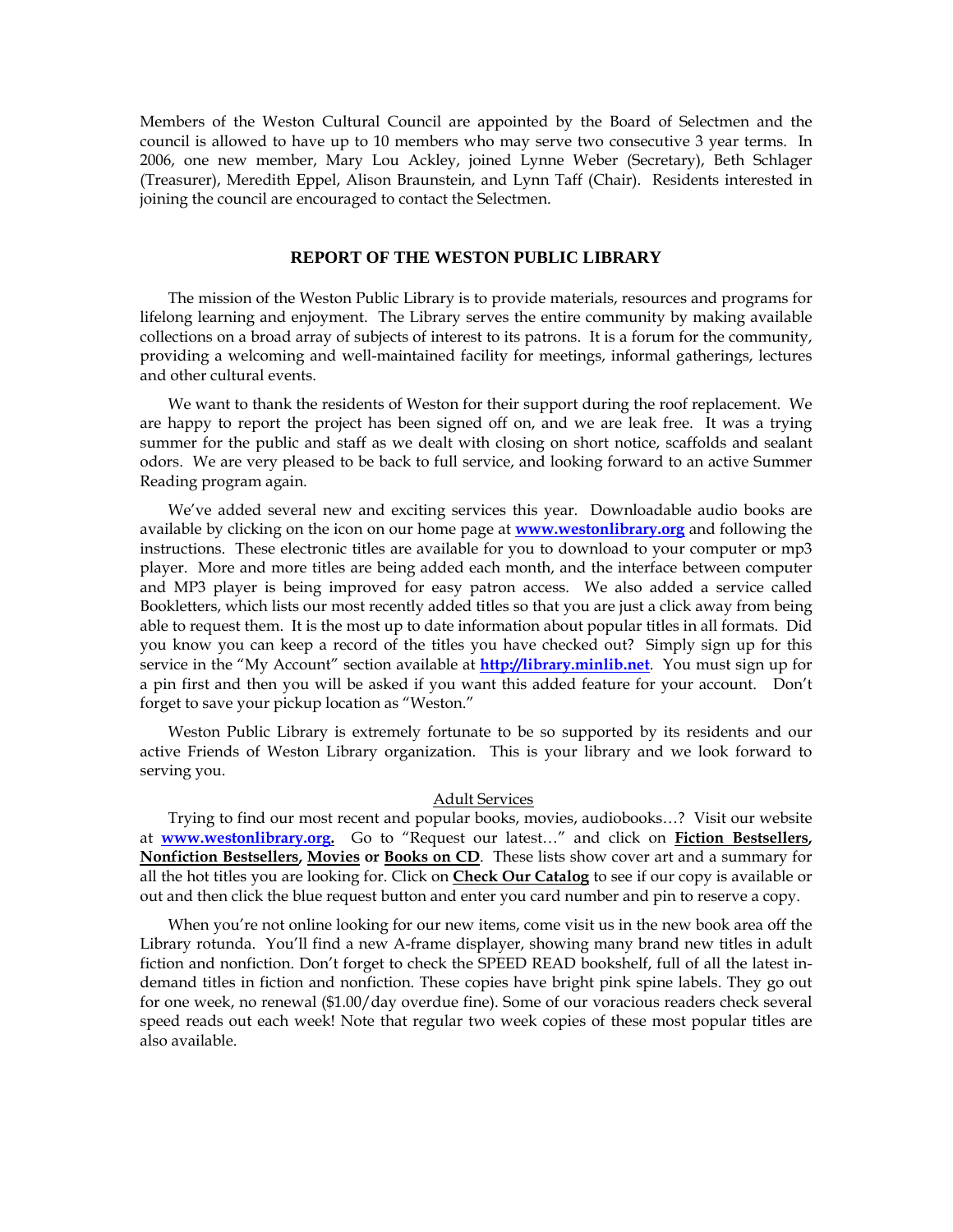Increases in Library usage in 2006 were highest in media formats like movies, music, and spoken audio. Circulation of the Library's new DVD's for adults in 2006 increased 30% since 2005, while new juvenile DVD's increased 60% from 2005. Checkouts of new music CDs for adults increased 82% from 2005. Spoken word CD's for adults had 36% more circulations in 2006. Young adult spoken CDs went out 75% more, and juvenile spoken CDs circulated 60% more in 2006.

Nevertheless, books and high demand books for adults comprised the biggest chunk (21%) of the annual circulation at the Weston Library in 2006, while DVDs and New DVD's for adults make up 11% of all items checked out. Juvenile books are 20% of the total, while children's DVD's and new juvenile DVDs show 5% of all items charged out. In addition, music CDs for adults are 7% of total library circulation, while adult spoken word CDs make up 4% of the total.

Weston Library users can establish an online account on the Minuteman Library Network Catalog at **http://library.minlib.net**. Click on My Account and select a PIN to allow access to your Library Card account, showing items checked out and on reserve. Patrons can place reserves and renew their outstanding titles. Another feature is adding your email address to your online account with the Library. Give us your email address, and library notices on requested items ready for pickup, or overdue notices will be generated.

As of July 2006, the Library requires a valid library card to check out materials. Replacement cards can be purchased for \$2.00. Key chain style cards are also available.

Kim Viglas, long time staffer in the Youth Services Department, joined the Circulation Desk Staff this year. Alison Weinstock, formerly a Library Volunteer, also started work as a Circulation Staffer. Gene Travers, also a volunteer, was hired as a Library Page.

#### Reference

This year the library's mission to serve as a center for lifelong learning was augmented with new types of programs for adults. These events were planned as extensions of the library's print and media collections. For example, in response to the increased demand for books on knitting, a local knitting teacher was invited to host workshops at the library. Other hands-on events included a pastel workshop and a gift wrapping demonstration. The year ended with a visit from Eyes on Owls, a live owl program that captivated a full-house one Saturday afternoon. These library events proved to be successful and more are being planned for coming year.

An ESL (English as a Second Language) conversation group called Small Talk was formed this year and has met weekly since October with volunteers Shirley Dolins and Madeleine Mullin as coordinators. It is hoped that **Small Talk** will continue to serve as a welcoming place for anyone who would like to practice speaking English.

Early in the year, the library began offering free wireless Internet access in addition to free PC use in the computer lab. This year we recorded over 9,000 signups for use of the library's PCs and the staff of the Reference Department answered over 13,000 reference questions during 2006.

#### Youth Services

Construction influenced almost all our numbers this year. It's interesting to see that Reference questions were higher across the board than in previous years, but especially during the summer months when construction was at its peak. Computer use dropped this year, mostly because during construction we put most of our internet computers away in Youth Services. This was partially because we wanted to avoid dust and damage.

Programs offered this year included Library Lapsit for toddlers, Two Year Old Storytime, Preschool Storytime and BookClubs for children in grade one through grade six. We also had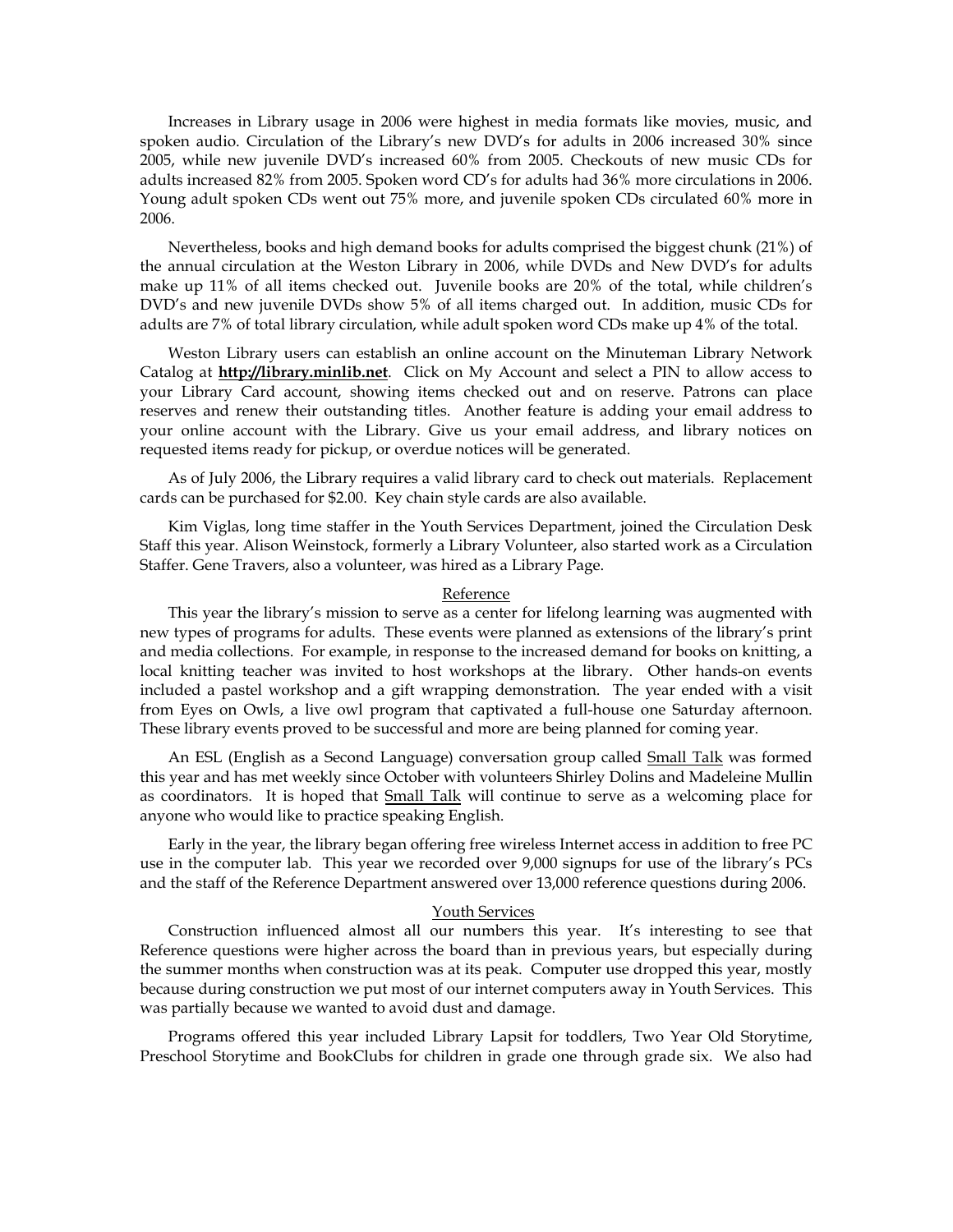several local preschools and WCCA groups in for special Storytimes. The Boy Scouts, Girl Scouts and classes from Field School also came in for several research projects.

Our Summer Reading Program was severely curtailed. We did visit all the Weston first grade classrooms to promote the program, and because of that, we had a very large group of firstgoing-into-second graders participating.

This summer we offered "The Traveling Librarians." Staff set up tables at the Town Green Concerts and at the Town Pool. We handed out reading pages, let kids guess the number of Skittles in the Guessing Jar, and let them decorate their reading markers with glitter glue. The YAs could hand in reviews and make guesses at what was in the Mystery Box. We had quite a bit of interest, especially at the Concerts. Next year, we hope to continue Traveling. It seems like a good way to generate new interest.

We also added "Book Bags;" five books put into a bag for easy access and labeled. The bags were put together by topic, age level and interests. We featured everything from Pirate and Princess picture books for preschoolers to Summer Humor Short Chapter Books for second graders to Stories with Dragons for fifth graders. Non-fiction was not left out either; we tried to put five different non-fiction titles on very different topics in bags for first through fifth grades. The Book Bags proved quite popular, especially on those days when the sealant application was especially aromatic or when jackhammers were pounding from above.

With Kim Viglas moving over this year to Circulation, we have added two wonderful parttime librarians to the Youth Services Staff. Shannon Matathia and Jennie Simopoulos joined Kelly, Beth and Karen in the fall of 2006. Both have proven to be very friendly, competent and hard-working, and work well with parents and kids of all ages. Danielle Lualdi has also joined our staff in a page position. When the books are in order and on the shelves, it's because they've all been hard at work.

#### Young Adult Collection

This fall, the Friends donated over \$1,000 to be spent on media selections for the Young Adult Collection (DVDs and CDs). As a result, a core Young Adult DVD collection was created that now includes over 50 films. Over 20 new CD titles were also purchased for the Young Adult music collection with these funds. Due to the increase in materials available to Young Adults, this section of the library has become busier over the last few months.

In addition to increasing the Young Adult music and DVD collections, we have also been making an effort to purchase more Young Adult books on CD. We have ordered several new titles over the last six months, thereby bringing our collection more up-to-date and extensive.

Finally, the Friends contributed money to start an Anime Young Adult DVD collection. We have purchased 30 titles for this collection and we are hoping to add to it throughout the year.

# Technical Services

This year, the Technical Services Department (also known as the Cataloging Department) processed 9,844 items, including 6,429 books, 1616 DVDs, 540 CDs, 153 books on tape, and 682 audio books on CD. Department head Frank Baxter congratulates his assistants, Erika Saunders and Renee Hake, on another record-breaking year.

As the Minuteman Library Network continues to upgrade the Millennium cataloging and acquisitions system, the Technical Services department stays abreast of all changes and communicates this information to the rest of the librarians. For this purpose, librarian Frank Baxter sits on the MLN's Acquisitions and Bibliographic roundtables; this year, he is serving as vice chair of the Acquisitions roundtable.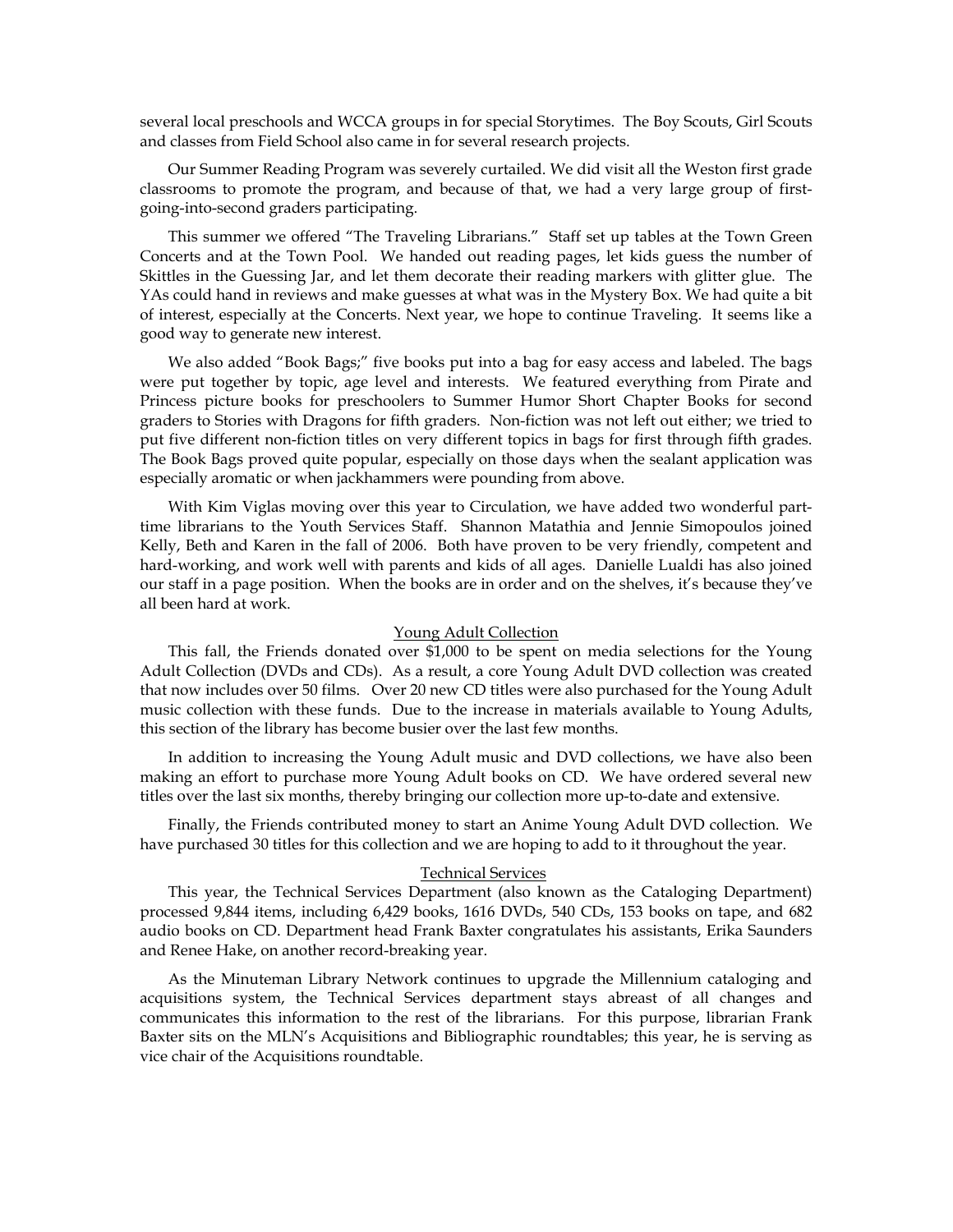### Arts and Exhibitions Committee

The Arts and Exhibition Committee enjoyed bringing many exciting shows to the library. With the roof project closing the library for days at a time, we needed to reschedule a couple of artists. Our calendar consisted of January: Dilla Tingley, quilts; February: Anthony Lobosco, paintings; March: Eva Kasell, photographs; April: Anna Thurber, mixed media; May: Eugene Monosson, watercolors. From June through September there were no exhibitions. Denis Daly, a photographer, opened in October. Our year finished out in November/December with artist Darlene DeVita whose photographs are taken with a Holga camera. The community is enjoying for another year the outdoor sculpture Blue Herons by Joe Hallowell from Vermont.

One of our members, Wendy Wrean, resigned after having been on the committee for many years. Her contributions were numerous and we wish her luck in her future endeavors.

#### Local History Room

The Local History Room opened in January, 2006 with the joint support and generosity of the Trustees of the Weston Public Library and the Friends of the Weston Public Library. This specialized reference collection which is open to the public on Wednesday afternoons from 1-6 PM, houses a wide variety of materials that pertain to the history and heritage of the town of Weston. Approximately 100 local history and genealogy requests were answered this year using the reference materials in the Local History Room.

Madeleine Mullin, Local History Librarian, and two volunteers, Margaret Young and William Hartmann, have worked on numerous projects: an obituary index to The Weston Town Crier; a vertical file of ephemeral materials relating to the history of Weston; inventories of documents pertaining to the Norumbega Reservoir, the Weston Corporate Center, the Regis College Sewer Connection; and the sorting of a collection of photographs from The Weston Town Crier. Projects for this year include organizing the Oral History Collection and inventorying the materials that relate to the history of the Weston Public Library.

The Weston Public Library has formed liaisons with other historical organizations in Weston. The Weston Historical Society has mounted exhibits pertaining to the Case Estates and to extreme weather conditions in Weston. In addition, the Weston Public Library is working with the Historical Archives Committee of the Weston Historical Commission.

#### Friends of Weston Library

The mission statement of the Friends of the Weston Public Library is "…to support a strong and active public library for the town of Weston and to provide, where needed, resources not otherwise funded."

The Friends, organized in 1965, is an organization funded by Weston residents through their membership dues, their financial contributions and their participation in our Annual Book Sale. We count on the community to donate books for the sale and to purchase books at the sale. The Friends board members and their committees work with the library's director and the staff to serve the library needs of our town. We sponsor literary and human-interest programs, as well as a yearly concert series organized by the Music Committee. Several trips each year introduce participants to museums, and to cultural and historical sites. Our service to the homebound delivers books and audio-visual materials to town residents who are unable to travel to the library. This year we provided support for the Weston Military History Group, the Children's Summer Reading Program, summer crafts, the yearly Ice Cream Social, museum passes, and the restoration and cataloging of Weston's Historical Archives. On behalf of the community we treat the library's staff to an annual luncheon to thank them for their tireless service to the town. This year the Friends initiated stipends for staff members to attend professional conferences. The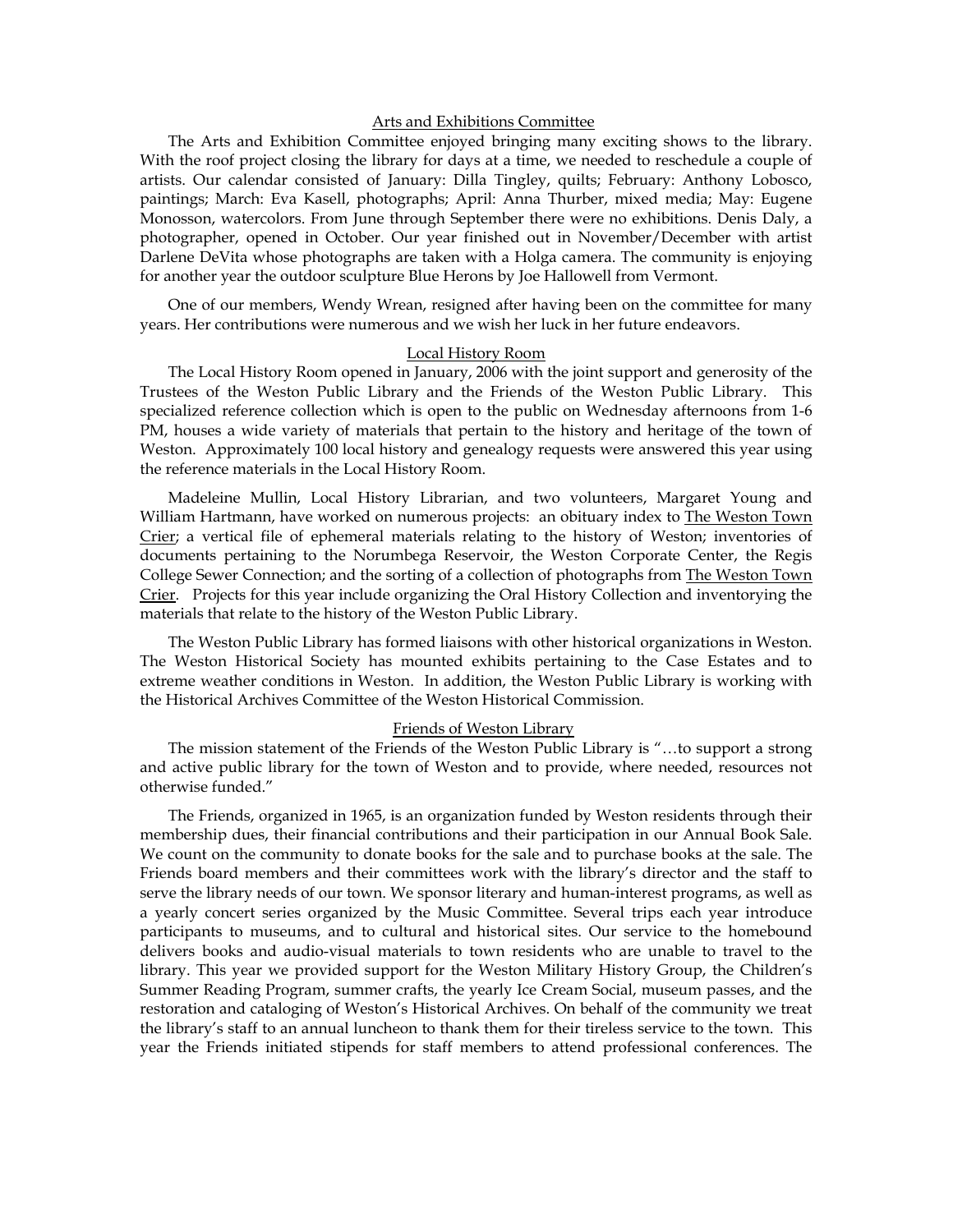Friends is an organization of the community for the community. We invite all Weston residents to become members.

# **REPORT OF THE RECREATION DEPARTMENT**

As in years past, 2006 was again a very busy year for the Recreation Department as we continued to administer an even wider variety of programs for citizens of all ages within the town. The Community Center continued to be a special gathering place for town residents – whether it was hosting the WCCA 25<sup>th</sup> Anniversary or our annual Holiday Luncheon for the town's senior citizens, there was a constant flow of happy faces parading through both the Great Room and the classrooms around it. With countless exercise and educational classes running seemingly around the clock every week day and night, recreation-sponsored dances being held for kids of different ages, and still being utilized as a parents' dream setting for a child's birthday party on weekends, the Center remains an invaluable asset to the town.

The recreation staff consists of seven full-time employees ably assisted by an ever-evolving staff of part-time help. Whether painting lines on fields or organizing program offerings, planning field trips for citizens of all ages or manning guard stations at the town pool or camp counselor positions at the four camps that are offered during the summer, the many individuals whom the department employs were as friendly as they were qualified.

Once again, the Recreation Department spent the year offering an exceptional variety of programs for people of all ages in the town, most of which were offered in the Community Center. Among the new programs that we offered this year were classes on Youth and Adult Cooking and Stroller exercise, while our traditional offerings of pre- school music and play plus the offering of karate continued to be exceptionally well-attended. Our summer camps were also well attended, with over 400 campers taking advantage our diverse and comprehensive offerings during the six weeks that our camp programs were in operation.



*Skating at the Community Center*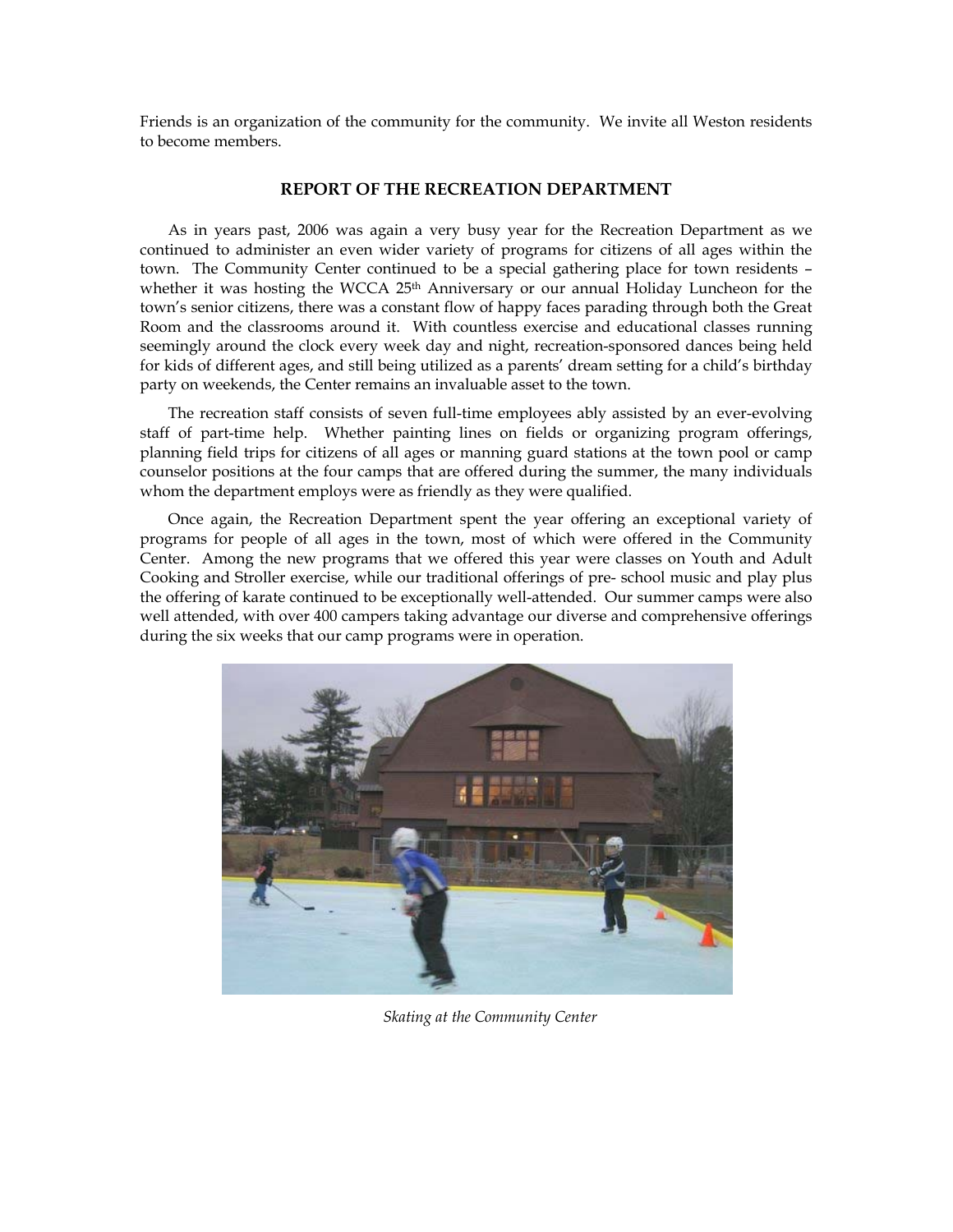The town pool was once again a gathering spot for residents who took advantage of the exceptional facility and programs we provide there. In an effort to raise additional monies for our budget, this was also the second year that we offered a limited number of pool memberships to individuals and families from surrounding towns as well as to the relatives of people still living in Weston. The pool accommodated this patron expansion seamlessly and the practice will be implemented again this year. The arrival of warmer weather inspired citizens of all ages to take advantage of this remarkable facility, with the dedicated seniors taking laps in the early morning and late evening book ending the campers and family members who populated the pool during the hours in between. By summer's end, an estimated 13,500 patrons had visited us during the pool season and had made our family nights and theme night's events to remember. During the summer, Wednesday night concerts on the Town Green were also a big hit even though Mother Nature wreaked havoc on our musical efforts on a couple of occasions. When she did cooperate, families were able to bring picnic dinners and socialize to the sounds of a variety of musical groups during July and August.

During the winter months, open gym, access to the indoor swimming pool, the everburgeoning Red Wave Swimming Program for the town's youth as well as adult basketball programs (The Thursday Night Men's Over-40 League had more participants than ever before) continue to complement the arts and crafts, musical and exercise offerings that the department provides.

As usual, the diversity of programs the town is able to offer and smoothly run can be directly attributed to Doug McDougall and his dedicated staff. They continue to deliver top-quality programs at affordable prices - we are indeed fortunate to have such devoted, tireless workers comprising the recreation staff. Please remember to thank them for their efforts the next time that you see them.

Finally, we hope that you understand that the year ahead will bring with it additional budgetary constraints that will challenge the department's ability to provide the same number of programs and high-quality service that it has in the past.

### **REPORT OF THE RECREATION MASTER PLAN STEERING COMMITTEE**

The Recreation Master Plan Steering Committee (RMPC) was formed in October, 2005 for the purpose of acting as the advocate for the playing fields and outdoor recreational facilities in the Town.

The RMPC was jointly appointed by and reports to the Town Selectmen and School Committee. The membership of the RMPC is made up of five Weston residents with relevant backgrounds, a representative from Weston Youth Soccer, Little League and Youth Lacrosse, a representative from Team Up For Weston, a non-profit fund raising entity, the Recreation Director, Facilities Director and Athletic Director. The appointed members of RMPC listed on page 13 of this Town Report:

The RMPC presented a 10 year Master Plan for the reparation and improvements of the Town fields and outdoor recreational facilities in October of 2005 to the Selectmen and School Committee which was unanimously adopted. The Master Plan called for an approximate expenditure of \$10 million over 10 years in the form of capital improvements and maintenance of all the Town fields and outdoor recreational facilities (tennis courts, basketball courts). This figure has since been revised upward to \$12 million.

The Master Plan reached the following major conclusions:

1. Over the past three decades the Town has lost 8+ fields to other construction projects.